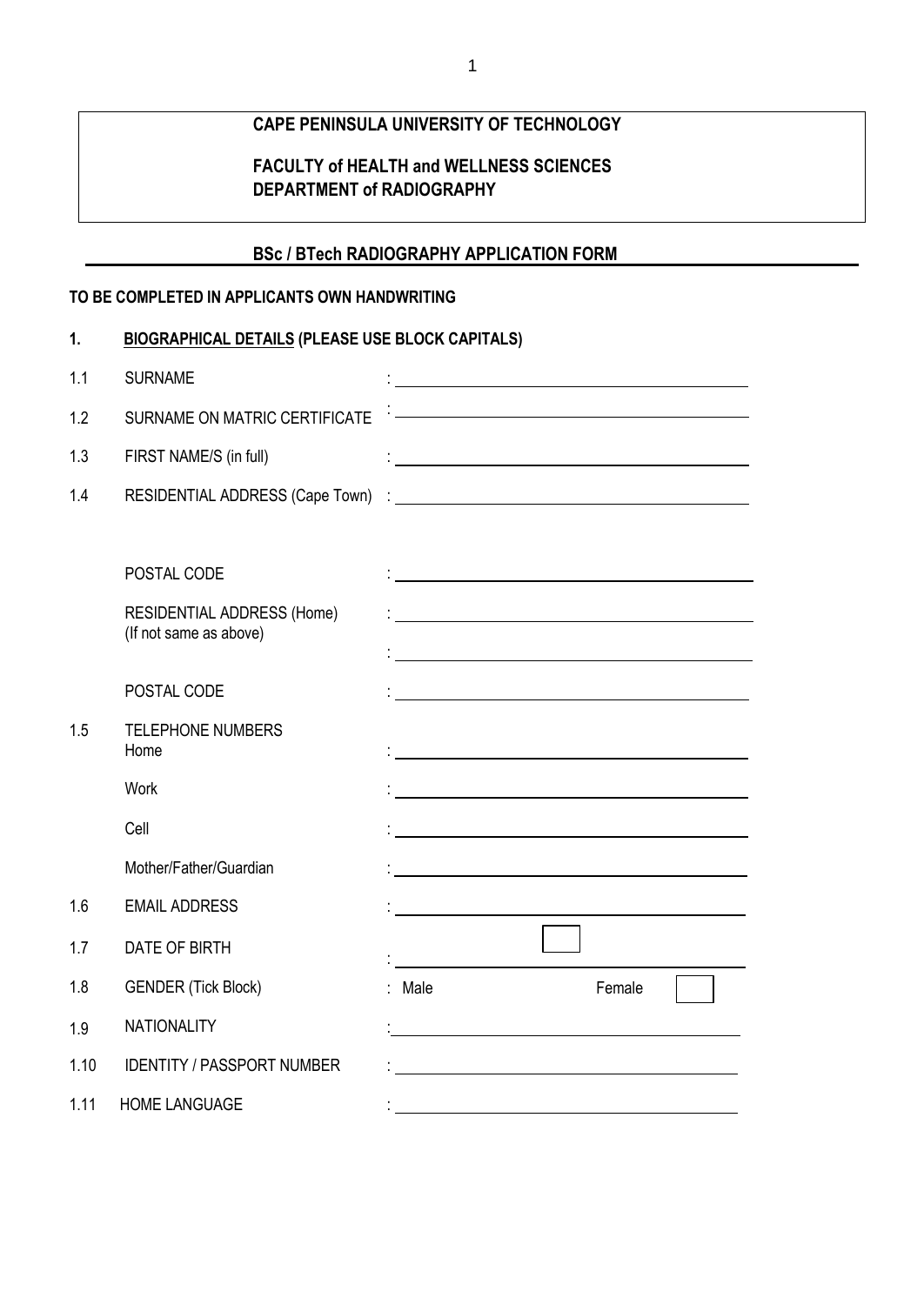#### **2. ACADEMIC PERFORMANCE**

| 2.1             | <b>SCHOOL LEAVING CERTIFICATE</b><br>(National Senior Certificate/Joint Matriculation Board / IEB or equivalent: PLEASE SPECIFY)                                                                                                                                                                                                                            |
|-----------------|-------------------------------------------------------------------------------------------------------------------------------------------------------------------------------------------------------------------------------------------------------------------------------------------------------------------------------------------------------------|
| 2.2             | <b>MONTH &amp; YEAR WRITTEN</b>                                                                                                                                                                                                                                                                                                                             |
| <b>RESULTS:</b> | - If you have passed Grade 12 please provide these symbols.<br>- If you are currently in Grade 12 please provide your Grade 11 results and a<br>copy of your Grade 12 June report. Attach certified copies of all results.<br>Note: All outstanding results must be forwarded as soon as they are received.<br>The results given in the table below are my: |
| Grade           | results<br>Month:<br>Year:                                                                                                                                                                                                                                                                                                                                  |

**Please note that English, Mathematics AND Physical Sciences OR Life Sciences are compulsory subjects for BSc Diagnostic Radiography, BSc Diagnostic Ultrasound and BSc Radiation Therapy. English, Mathematics, Physical Sciences AND Life Sciences are compulsory subjects for BSc Nuclear Medicine Technology. Please do not apply if you do not have all of these subjects. Maths Literacy is NOT accepted.**

| <b>SUBJECTS</b>                               | <b>Rating Code</b><br>(or symbol) | % | <b>All Other Subjects</b> | <b>Rating Code</b><br>(or symbol) | % |
|-----------------------------------------------|-----------------------------------|---|---------------------------|-----------------------------------|---|
| *ENGLISH(HL or FAL)<br>[E-Compulsory subject] |                                   |   |                           |                                   |   |
| Other language/s<br>(HL or FAL)               |                                   |   |                           |                                   |   |
| *MATHEMATICS<br>[M-compulsory subject]        |                                   |   |                           |                                   |   |
| *PHYSICAL SCIENCE<br>[PS] If applicable       |                                   |   |                           |                                   |   |
| *LIFE SCIENCE [LS]<br>If applicable           |                                   |   |                           |                                   |   |
| <b>LIFE ORIENTATION</b>                       |                                   |   |                           |                                   |   |

the contract of the contract of the contract of the contract of the contract of the contract of the contract of<br>The contract of the contract of the contract of the contract of the contract of the contract of the contract o

:

2.3 NAME OF SCHOOL

2.4 ADDRESS OF SCHOOL :

POSTAL CODE

2.5 TELEPHONE No. (School)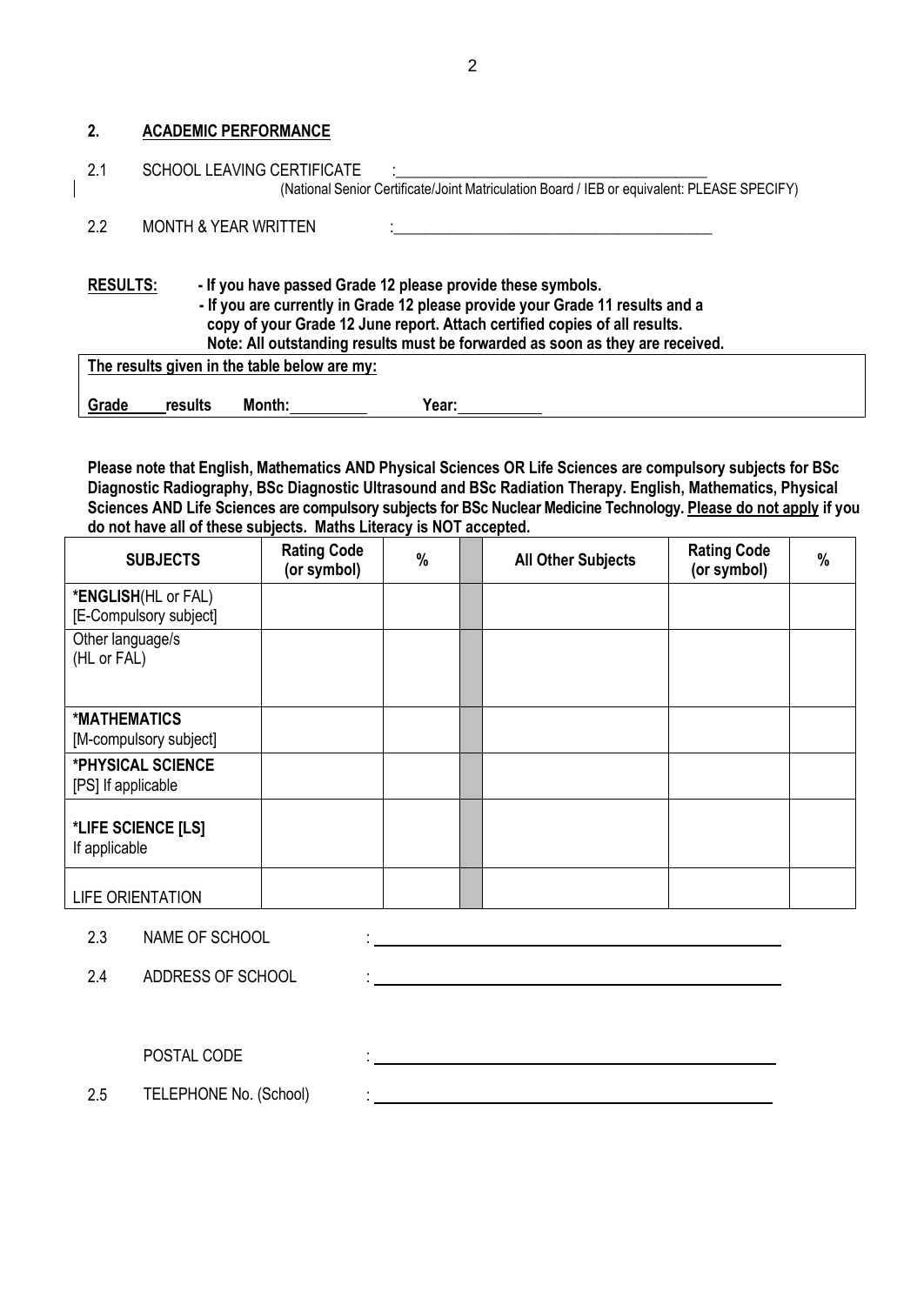#### **2.6 POST-SCHOOL**

COURSE

YEAR

COLLEGE/UNIVERSITY/OTHER :

### **PROVIDE CERTIFIED COPY OF ALL POST-SCHOOL RESULTS**

:

If you did not complete a course, give reason/s:

**Note: Additional information can be given on a separate page if space is insufficient for post-school record.**

### **3. EMPLOYMENT (including casual work, weekend jobs, etc.)**

| <b>NAME OF EMPLOYER &amp;</b><br><b>TELEPHONE NUMBER</b> | <b>POSITION HELD</b> | <b>FROM</b> | T <sub>O</sub> | <b>REASON FOR</b><br><b>LEAVING</b> |
|----------------------------------------------------------|----------------------|-------------|----------------|-------------------------------------|
|                                                          |                      |             |                |                                     |
|                                                          |                      |             |                |                                     |
|                                                          |                      |             |                |                                     |

**Note: Additional information can be given on a separate page if space is insufficient.**

#### **4. HEALTH**

**We accept candidates with disabilities / illness that allow employment in Radiography**

4.1 Do you have a disability? If so, briefly describe:

the contract of the contract of the contract of the contract of the contract of the contract of the contract of

<sup>4.2</sup> Have you had any long or short term treatment for any issues related to mental health e.g. depression, bi-polar mood disorder, schizophrenia, other? If so please specify and include a doctor's report on your current mental health status and treatment.

<sup>4.3</sup> Do you suffer from any chronic illness? If so please specify and include a doctor's report on your current health status and current and future treatment.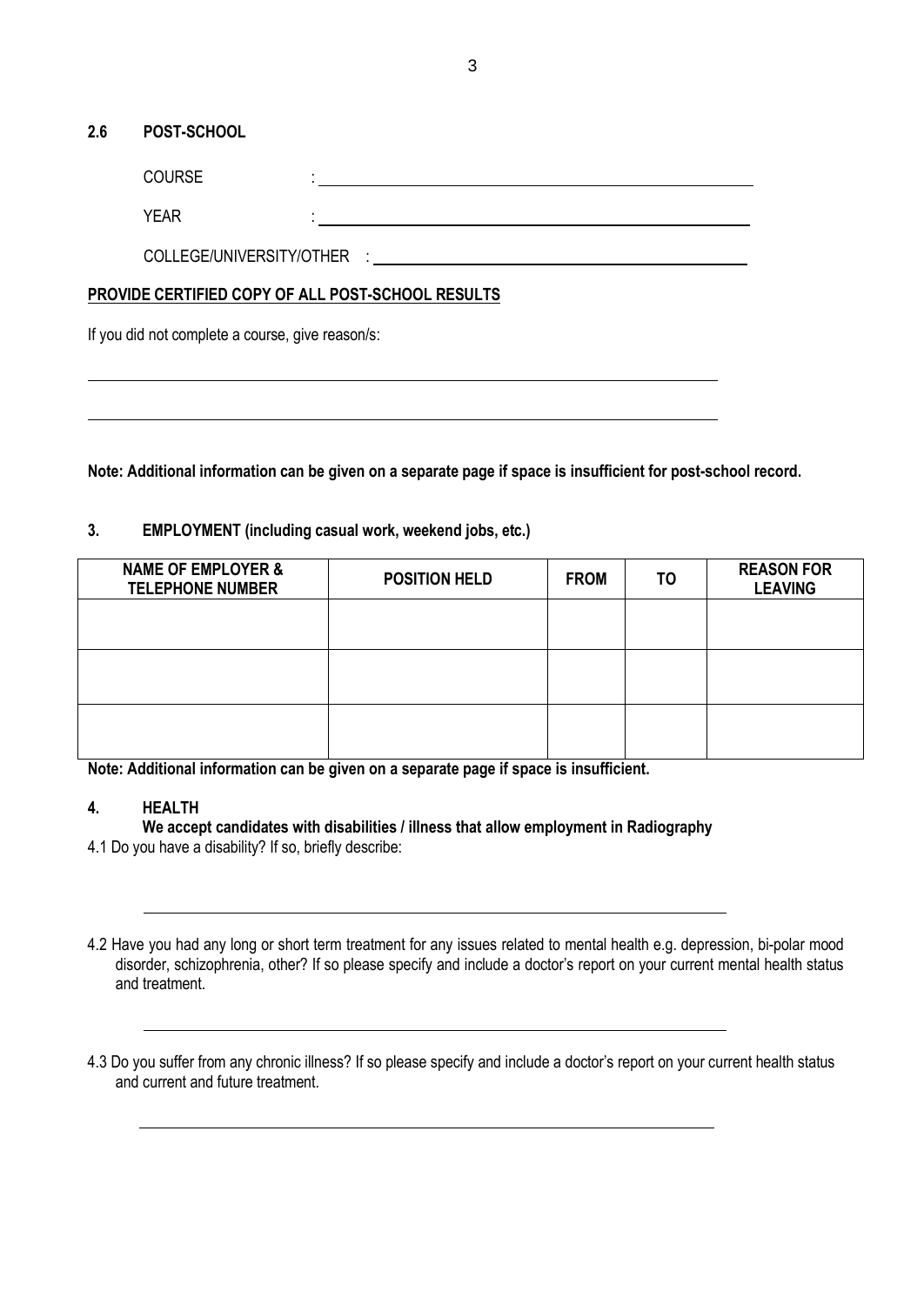4.4 Have you ever had any accidents? If so, describe:

| <b>YES</b><br><b>NO</b> |                                                                                                                                                                                                                                                                                                                                                                                      |
|-------------------------|--------------------------------------------------------------------------------------------------------------------------------------------------------------------------------------------------------------------------------------------------------------------------------------------------------------------------------------------------------------------------------------|
|                         |                                                                                                                                                                                                                                                                                                                                                                                      |
|                         |                                                                                                                                                                                                                                                                                                                                                                                      |
|                         | 4.5 Have you ever had any operation/s? If so, describe:<br>4.6 Have you had more than 5 consecutive days off sick in the past 3 years?<br>If yes, give brief details:<br>4.8 How many times have you visited a medial practitioner in the past 6 months?<br>If more than 3 times please state whether you have a medical condition requiring regular medical intervention/attention: |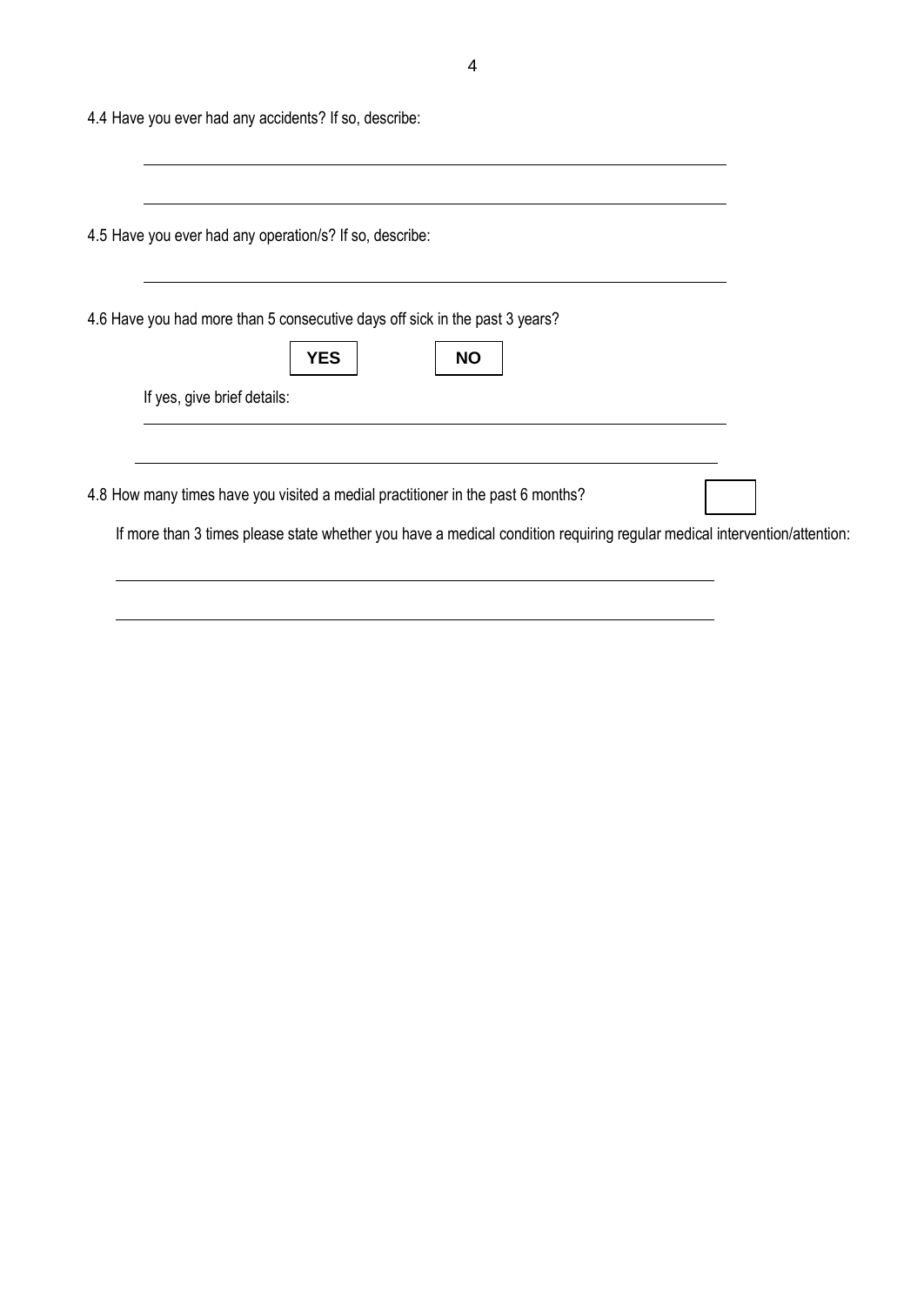### **5 GENERAL**

5.1 Have you ever been convicted of a criminal offence? If yes, give brief details:

5.2 Have you ever been dismissed from employment? If yes, when and what for:

### 6 **COMMUNITY ACTIVITIES / INVOLVEMENT**

Do you participate in community activities? If yes, please mention these:

#### 7 **EXTRAMURAL ACTIVITIES / INTERESTS / SPORTS / HOBBIES**

What do you enjoy doing in your free time? Do you participate in any sport or social activities? If yes, mention these activities:

#### **8 PERSONAL ACHIEVEMENTS**

Describe your personal achievements and milestones. What are you proud of achieving?

### **9 PERSONAL ORGANISATION**

How do you manage your time? What is your balance between work/study and relaxation time?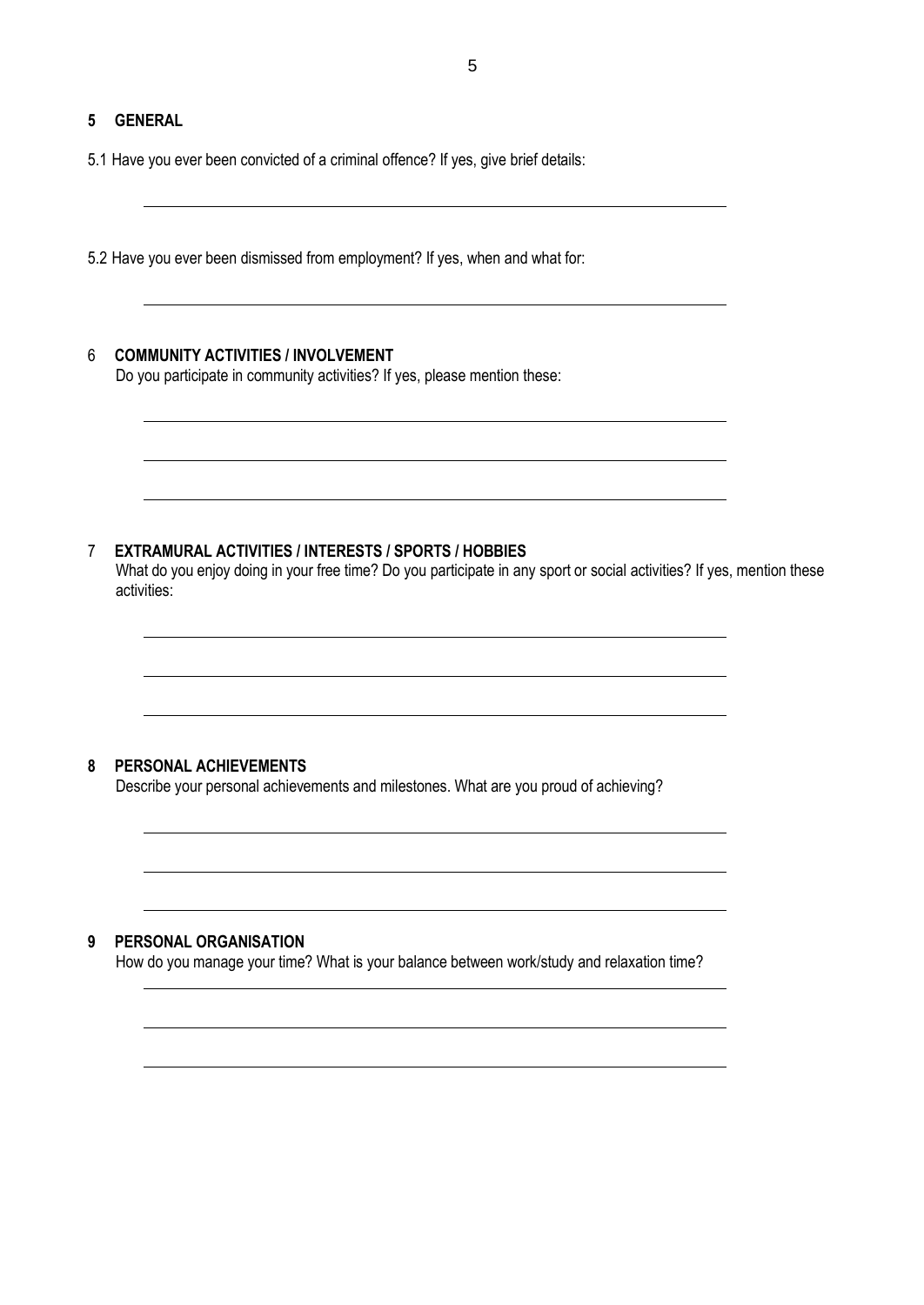#### **10 PROGRAM**

| 10.1 The program you are applying for is example to the state of the state of the state of the state of the state of the state of the state of the state of the state of the state of the state of the state of the state of t       |
|--------------------------------------------------------------------------------------------------------------------------------------------------------------------------------------------------------------------------------------|
| 10.2How did you hear about this course?                                                                                                                                                                                              |
|                                                                                                                                                                                                                                      |
| 10.3 Have you ever applied for a Radiography course before?                                                                                                                                                                          |
| <b>YES</b><br><b>NO</b>                                                                                                                                                                                                              |
|                                                                                                                                                                                                                                      |
| If yes, when? <u>example a set of the set of the set of the set of the set of the set of the set of the set of the set of the set of the set of the set of the set of the set of the set of the set of the set of the set of the</u> |
| 10.5 Have you applied at any other education institution/s this year?                                                                                                                                                                |
| <b>NO</b><br><b>YES</b>                                                                                                                                                                                                              |
| 10.6 If yes, give the course/s and institutions: ________________________________                                                                                                                                                    |
|                                                                                                                                                                                                                                      |
|                                                                                                                                                                                                                                      |
| 10.8 Describe any experience you have had with sick and/or injured people?                                                                                                                                                           |
|                                                                                                                                                                                                                                      |
|                                                                                                                                                                                                                                      |
|                                                                                                                                                                                                                                      |
| 10.9 What is your opinion of working in a profession that requires you to work over weekends and at night?                                                                                                                           |
|                                                                                                                                                                                                                                      |
|                                                                                                                                                                                                                                      |
|                                                                                                                                                                                                                                      |
|                                                                                                                                                                                                                                      |
| <b>11. RADIOGRAPHY AS A CAREER</b>                                                                                                                                                                                                   |

Please write a short explanation (200-300 words) on each of two topics given below (11.1 & 11.2). Each explanation must be on a separate page and attached to the application form.

11.1 Why you chose a career in health care

11.2 What you know about Radiography and the particular the course/s you have applied for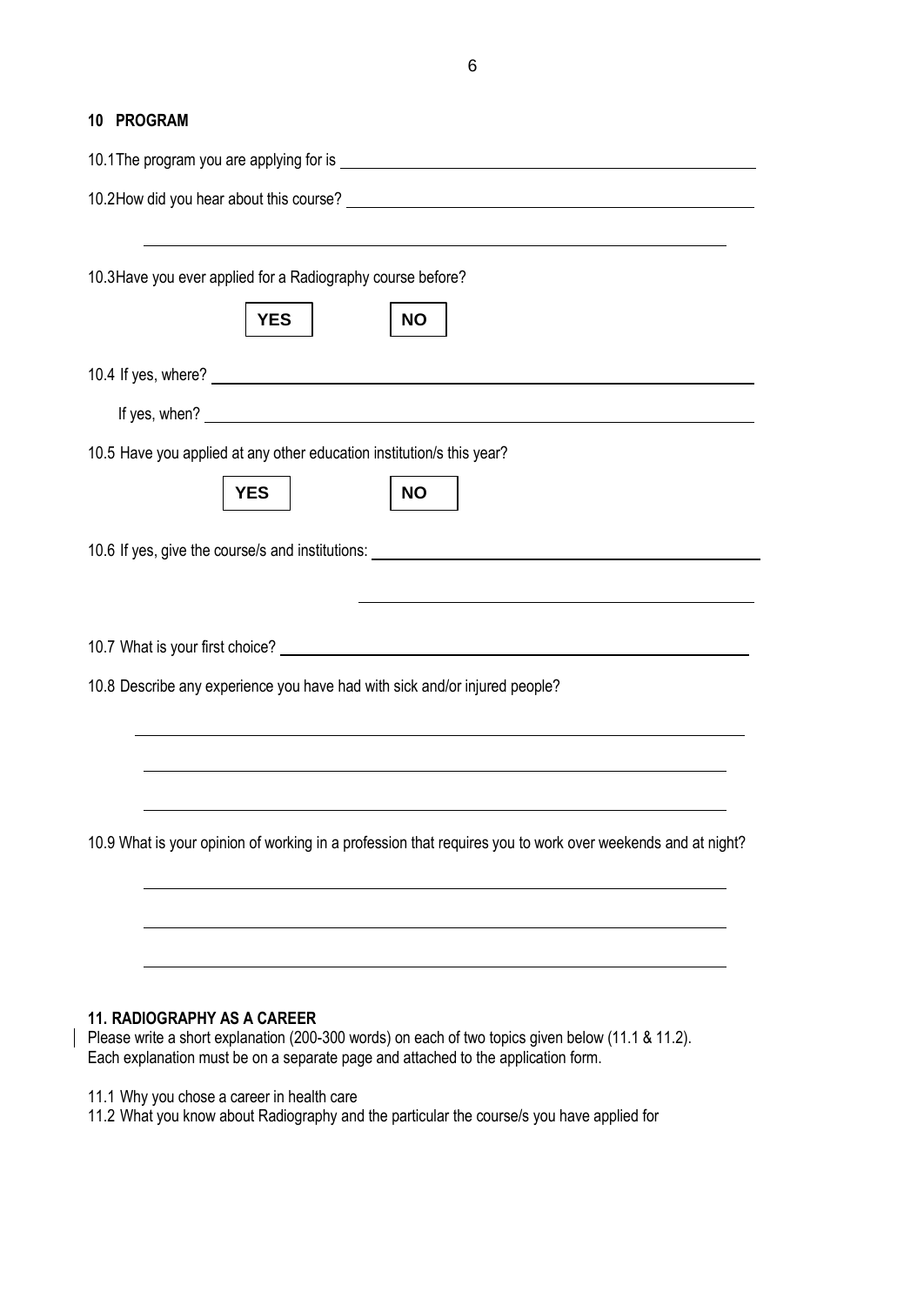**I declare that the information given is, to the best of my knowledge, correct. If admitted to the course, I undertake to abide by the rules and regulations of the clinical learning facility in the public or private sector and the Cape Peninsula University of Technology.**

|--|

**DATE:** 

**Indicate the CPUT Campus at which you would preferably like to be placed for clinical / work place learning by ticking the block/s:**

**CPUT TYGERBERG CAMPUS**

**PRIVATE SECTOR** 

**OTHER**

**NOTE: The 4-year BSc degrees will be offered on the Bellville Campus of CPUT but with clinical / work place learning taking place in the respective public or private sector facilities. Your selection above will be considered for your primary placement for the majority of the clinical training. Placement as selected above cannot however be guaranteed. Accepted students will be placed according to clinical placements available at HPCSA accredited clinical facilities.**

**INDICATE IF YOU ARE INTERESTED IN APPLYING FOR:**

**A Provincial Government Bursary**

**A Learnership at a Public Sector Hospital [Diagnostic Radiography only] A Learnership/Bursary at a Private Hospital**

### **BTECH RADIOGRAPHY APPLICATION**

**IF YOU ARE A QUALIFIED NATIONAL DIPLOMA RADIOGRAPHER AND NOW WANT TO STUDY FOR BTECH IN THE SAME CATEGORY, THEN BY MEANS OF A (√) INDICATE WHICH COURSE YOU ARE APPLYING FOR:**

|                                    | <b>FULL-TIME</b> | <b>PART-TIME</b> |
|------------------------------------|------------------|------------------|
| <b>B TECH</b><br>Indicate Category |                  |                  |

**Full-time:** Student is not employed and will be a full-time student **Part-time**: Student is employed and will be a part-time student

**Note: The BTech will continue to be offered for a limited period after which it will be phased out and replaced by the BSc Degree.**